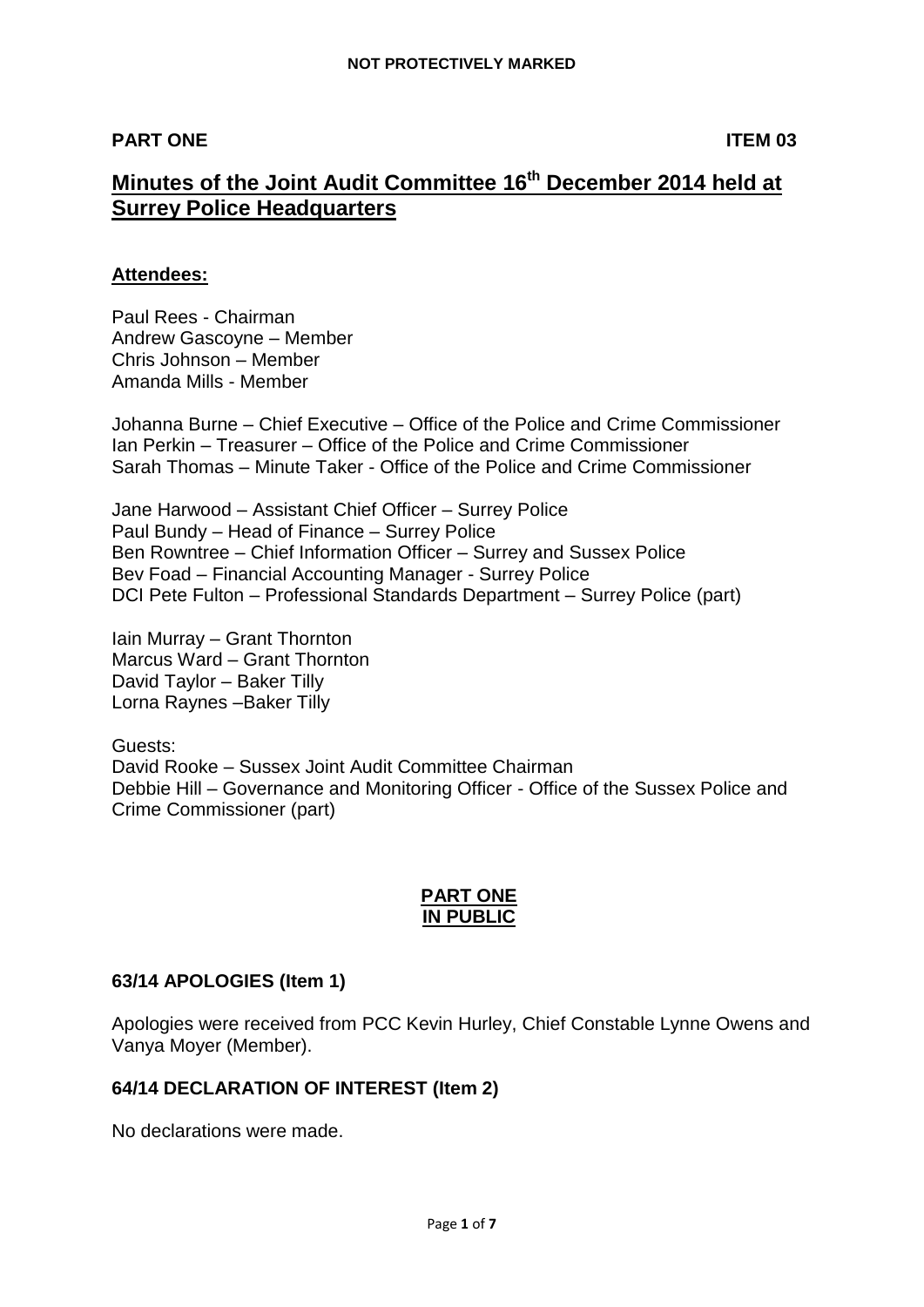# **65/14 MINUTES OF THE LAST MEETING – 15th September 2014 (Item 3)**

The minutes of the previous meeting were accepted as a true and accurate record.

48/14 – Amanda Mills (AM) asked about the timescales in relation to the bespoke piece of work that Grant Thornton had done in relation to the collaboration project. Iain Murray (IM) explained that it was not a bespoke piece of work but had in fact been carried out as part of the 2013/14 work and had formed part of the Value for Money conclusion.

#### **66/14 MATTERS ARISING (Item 4)**

54/14 – the Chairman questioned the role of the audit committee when the Members hadn't been given the opportunity to see the financial statements before they were signed off.

Iain Murray (IM) accepted this point and explained that because of the exceptional circumstances of two key members of staff being off sick it meant that the work had been completed later than expected. He would endeavour to ensure that this did not happen in the future.

Members suggested that it would be helpful for them to have sight of the external audit timetable for the coming year. IM agreed to provide it as part of the external audit report for the March 2015 meeting.

#### **67/14 EXCLUSION NOTICE (Item 5)**

Under Section 100(A) of the Local Government Act 1972, the public be excluded from the meeting for the following items of business on the grounds that they involve the likely disclosure of exempt information under paragraph 7 of Part 1 of Schedule 12A of the Act.

#### **PART TWO IN PRIVATE**

#### **68/14 ANNUAL REPORT ON WHISTLE BLOWING - FORCE (Item 6)**

DCI Pete Fulton provided the Force's annual report on whistleblowing. He gave an overview of the processes in place and explained that work was in progress between Surrey Police and Sussex Police to standardise their reporting systems to ensure consistency across the Professional Standards Department, Vetting and Data Protection.

Members noted that the report gave data up until March 2014. They asked if they could have sight of the data from March 2014. DCI Fulton agreed to provide this outside the meeting.

Ben Rowntree (BR) explained that IT support for the Anonymous Reporting System application would be reviewed.

DCI Fulton departed the meeting.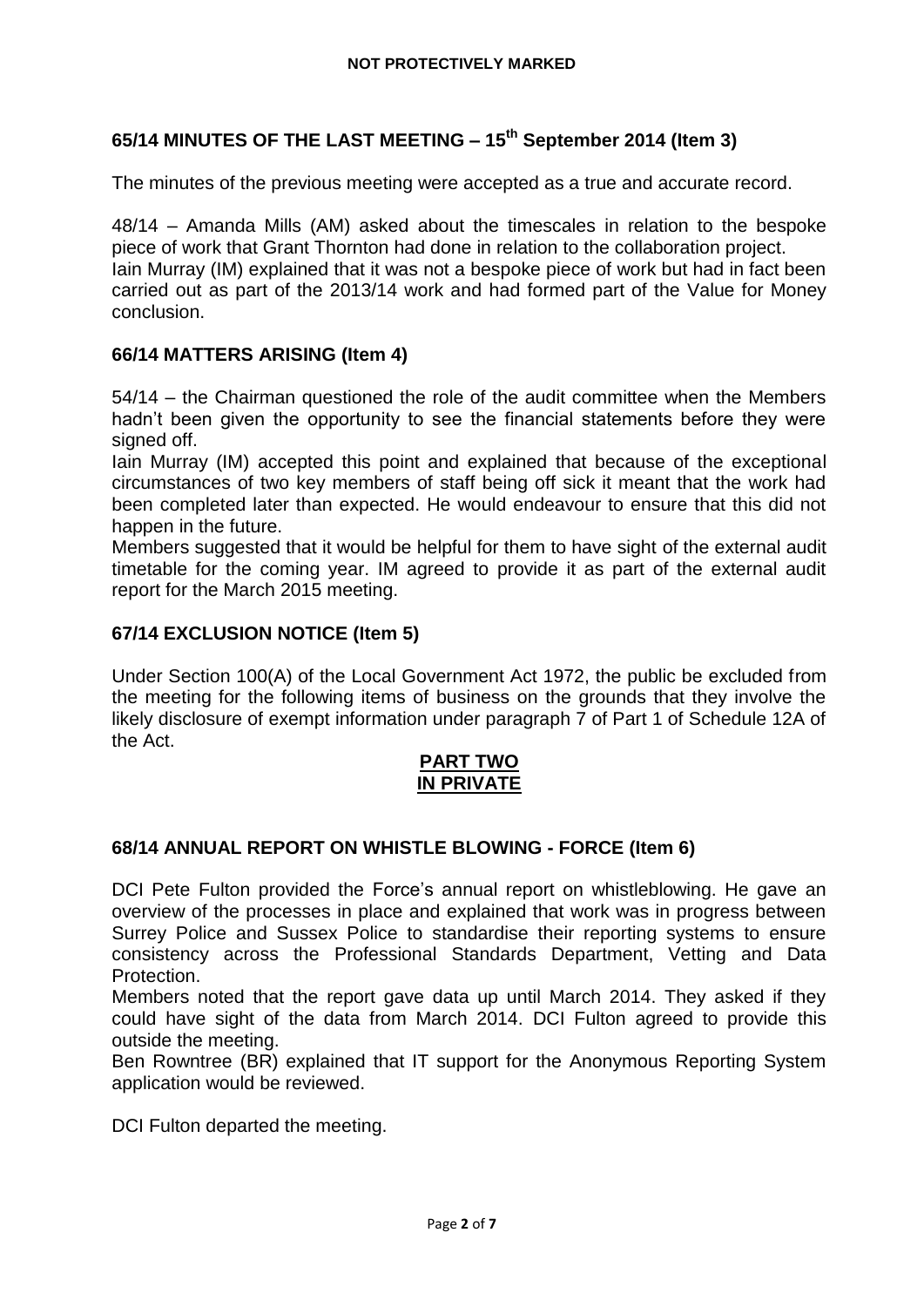## **PART ONE IN PUBLIC**

### **69/14 WHISTLE BLOWING – OPCC REPORT (Item 7)**

Johanna Burne (JB) presented the annual OPCC report on whistleblowing. The report contained the PCC's policy statement and gave details of the procedures in place that allowed staff within the PCC's office to whistle blow.

The PCC was currently exploring the possibility of using an external company to carry out a review of Surrey Police's whistleblowing policies. This review would take place in early 2015.

Members asked how many whistle blowers had come to the PCC. JB reported that the PCC had received no whistle blowing reports that she was aware of, she couldn't speak for him personally. She explained that any organisational issues that were raised with the OPCC were discussed with Chief Officers at the regular meetings that the PCC held with them.

Members suggested that it would be useful for them to understand how the complaints process worked from both an OPCC and a Force perspective and also the link between the two. It was agreed that a report would be prepared for the March 2015 meeting.

## **70/14 INTERNAL AUDIT PROGRESS REPORT (Item 8)**

Lorna Raynes (LR) presented the updated internal audit progress report. She explained that all of the financial audits were in progress and all other quarter 3 audits were scoped and ready to progress in the New Year. The quarter 4 audits were to be scoped and dates of commencement set. The audit plan for 2015/16 was to be agreed and would be presented at the March 2015 meeting.

Members asked whether the internal auditors were confident that they would be able to get all of the remaining audit work completed by the end of the year. David Taylor (DT) explained that all the work had been planned and necessary resources allocated and he was comfortable that all work would be completed by the end of the year.

Members asked which areas of IT would be included in the IT Review audit. LR said that she would be able to check the details and update the Members outside the meeting.

Members questioned why little progress had been made in the Follow up audit. LR explained that there were four high recommendations within the audit report and that plans were in place within the Force for these to be agreed and progressed.

Members asked whether the procurement audit report would give reassurance that staff could not or would not commit to spending money before going through due process. LR explained that the audit had addressed all concerns that had been raised. DT said that the report was currently out for management comment. It was not possible to focus on preventative controls but the report recommended that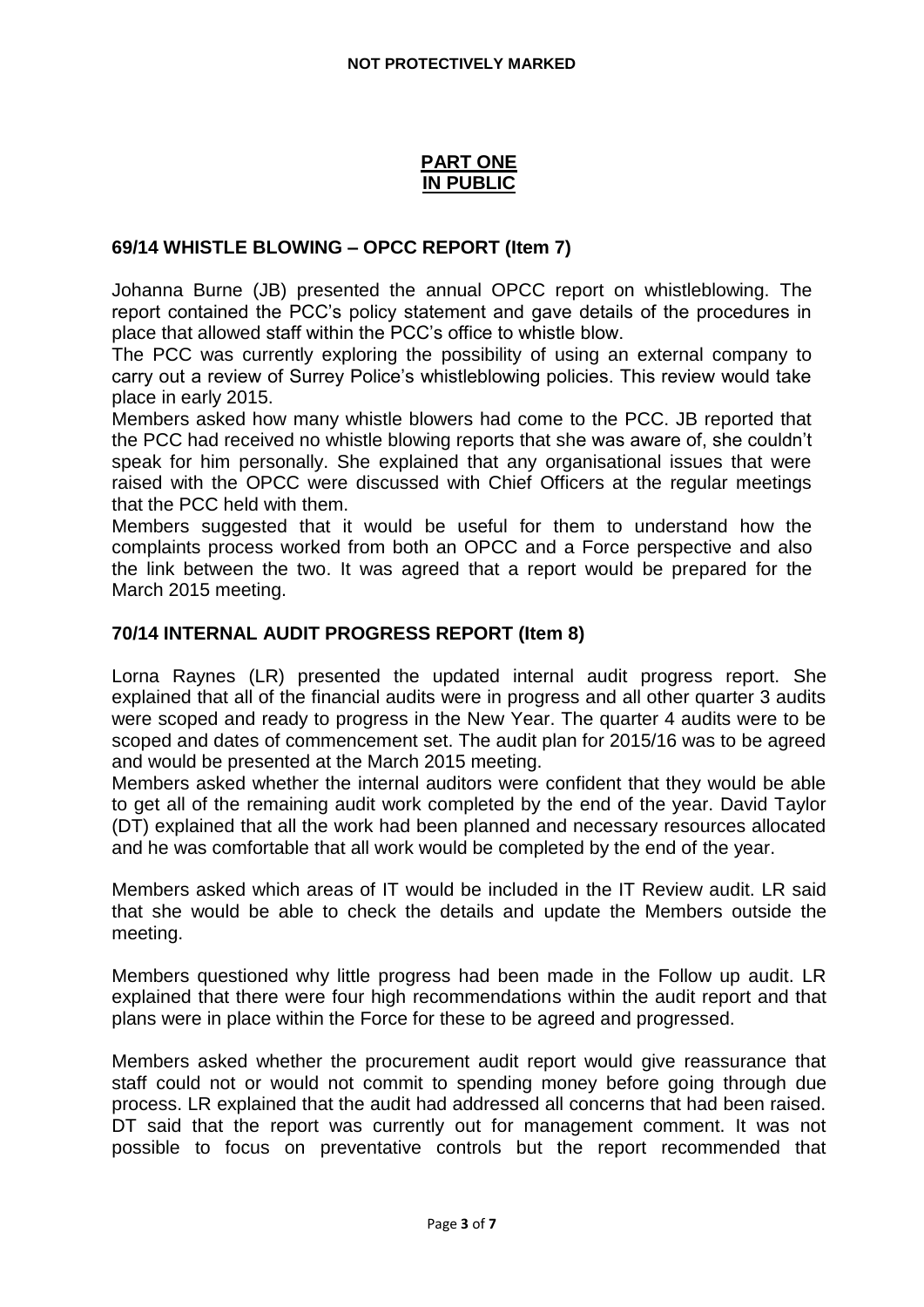orders/waivers were scrutinised when they were raised to ensure that any issues were appropriately dealt with.

Members suggested that it would be useful if they could be made aware of the scope of particular audits before the work was carried out. LR agreed to share this information.

DT reported that he had recently met with the internal auditors of the Sussex audit committee to explore ways to work jointly and share information especially with regards to the Surrey Sussex collaborated units. A more detailed update would be provided as part of the 2015/16 audit plan at the March 2015 meeting.

## **71/14 EXTERNAL AUDIT ANNUAL AUDIT LETTER (Item 9)**

Iain Murray (IM) introduced himself as the new Engagement Lead for Grant Thornton. He had taken over from Paul Grady who had completed his seven year rotation as the Surrey lead. IM presented Paul Grady's final report. He explained that no changes had taken place since the previous report was presented at the September 2014 meeting. Members asked whether the issue relating to the payroll and the ledger raised within the first recommendation in Appendix A had occurred before. IM reassured the Committee that the process of reconciliation between the payroll system and the ledger did take place but it wasn't formally documented. The recommendation was to ensure that in future the reconciliations were properlyl documented. Bev Foad (BF) confirmed that the reconciliation had taken place. She said that the payroll would not load if it didn't match the ledger.

Members questioned the increase in the suggested external audit fees and the actual fees. IM explained that the increase took into consideration the additional audit work relating to the termination of the SIREN project and collaboration work. This had been discussed with the Chief Constable and she had agreed the increased fee.

Jane Harwood (JH) gave reassurance that all SIREN recommendations were in progress. She said that she would present an updated SIREN recommendations report to the March 2015 meeting.

#### **72/14 SPECIALIST VICTIM SERVICES (Item 10)**

Johanna Burne (JB) presented the report which gave details about the commissioning of specialist services to support victims of crime which became the responsibility of Police and Crime Commissioners in October 2014. The PCC had provided funding to a number of local organisations that provided cope and recover services to victims of crime. The report gave a detailed breakdown of the funding decisions made at a decision panel held in October. A further panel had been held in early December. Members asked whether there was any independence in the funding decisions. JB explained that a board met to discuss the allocation of funding which was made up of OPCC and Force representatives and an independent member.

Members questioned how the OPCC were able to determine how the organisations they were awarding funding to were financially viable. JB reassured the Members that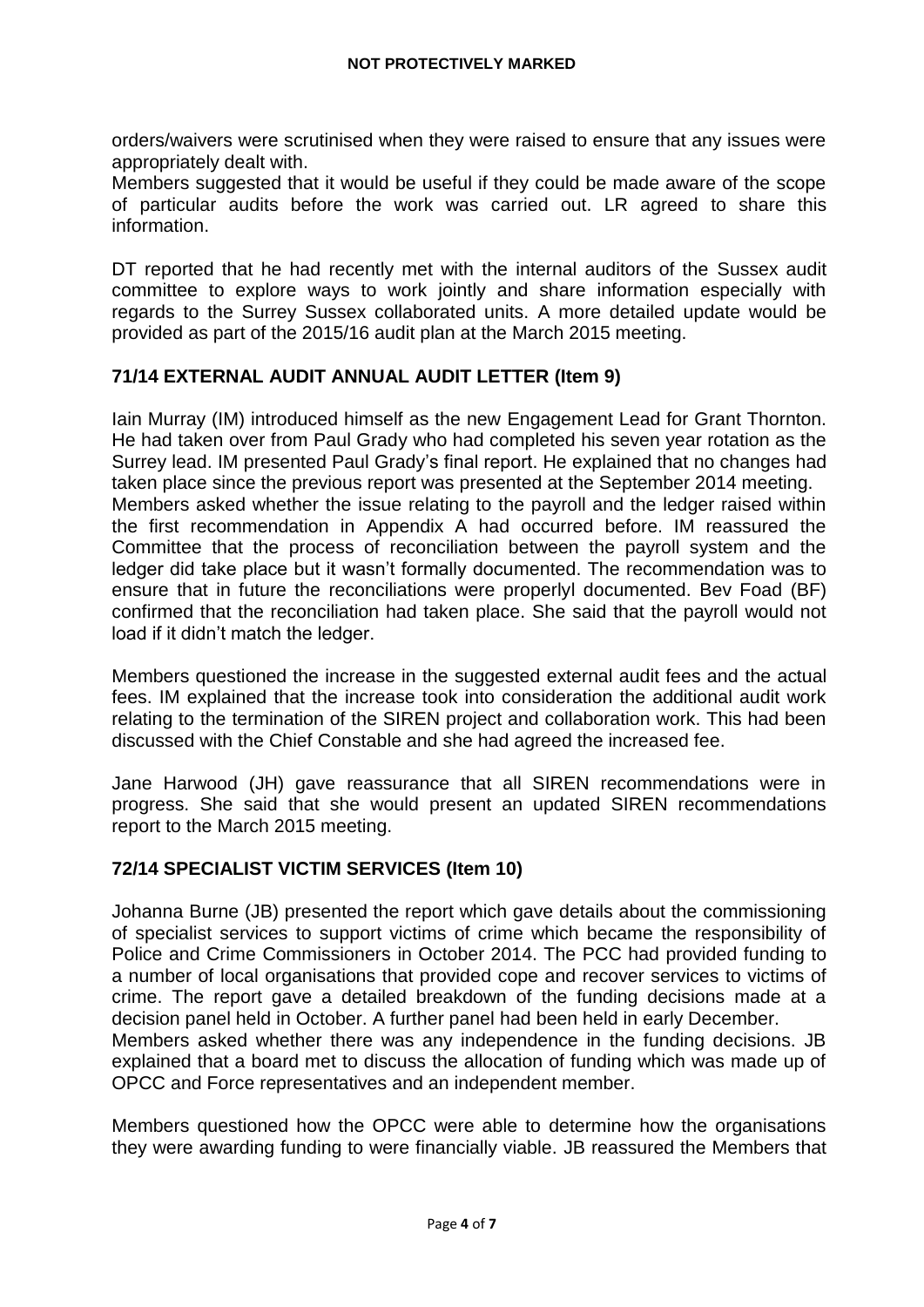there was a sound process in place and she would ask the Victims Policy Officer to provide Members with a briefing on how the process worked.

JB also explained that from April 2015 PCCs were responsible for victim referral services. A consortium of Surrey, Sussex and Thames Valley OPCCs had recently awarded the contract to Victim Support. A Contract Manager would be appointed to monitor the contract for all three OPCCs and any other PCCs that wished to join the consortium.

## **73/14 GIFTS AND HOSPITALITY (Item 11)**

Johanna Burne (JB) presented the report which gave up to date details on the recording of gifts and hospitality both in the OPCC and the Force.

Members suggested that the language in the current policy was not clear and that it should be rewritten to make it very clear. JB said that she would feed this back to the Force so that they could consider doing a rewrite.

JB explained that all records of gifts and hospitality were given post approval but all were above board and nothing inappropriate had been accepted within the OPCC. Jane Harwood (JH) said that nothing inappropriate had been accepted by members of the Force either.

## **74/14 JOINT AUDIT COMMITTEE SELF-ASSESSMENT (Item 12)**

The Chairman gave a verbal update. He explained that the self-assessment was not yet fully complete. He asked whether the self-assessment needed to be published. Ian Perkin (IP) said that it was best practice to publish the self-assessment but not a requirement.

The Members felt that there were some skills gaps amongst them. When it came to succession planning they suggested that these skills gaps needed to be addressed. For example, it would be beneficial to have a Member that had prior policing knowledge. They also suggested that it would help their knowledge to be able to attend some Force meetings and have attachments to some Force teams. They would like to reassess the agenda planning process and had some suggestions about what items should be included on future meeting agendas. They would like to continue the link with the Sussex audit committee as this had been very useful.

The Chairman said that he would have a further discussion with the Members and would then provide his final report before the March 2015 meeting.

#### **75/14 POLICE AND CRIME COMMISSIONER EXPENSES (Item 13)**

The Committee noted the PCC's expenses.

# **76/14 CHIEF CONSTABLE EXPENSES (Item 14)**

The Committee noted the Chief Constable's expenses.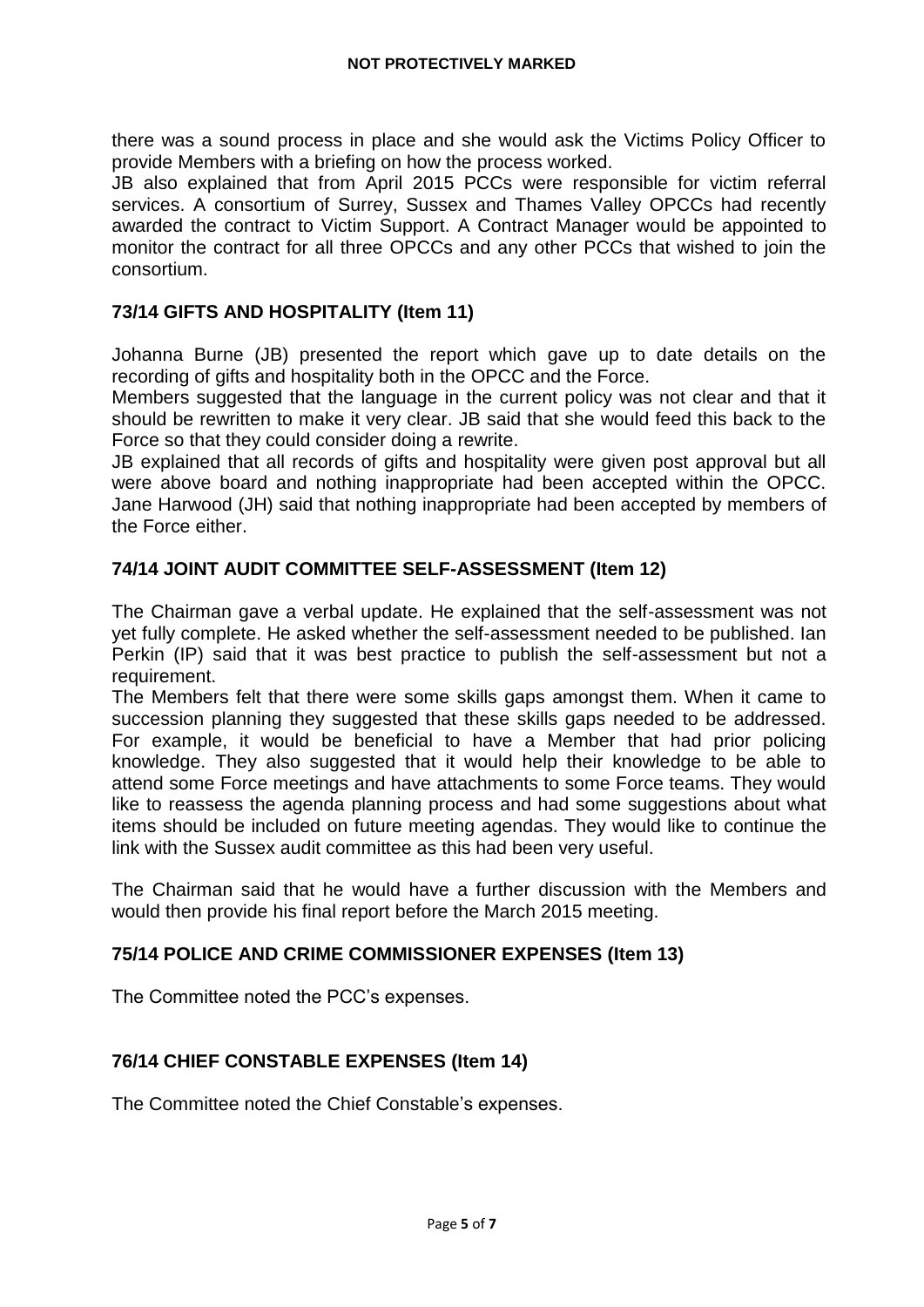# **77/14 WORK PROGRAMME 2014/15 (Item 15)**

The Chairman would be providing feedback on the work programme as part of the self-assessment submission. The current work programme would be superseded by a new version.

#### **78/14 EXCLUSION NOTICE (Item 16)**

Under Section 100(A) of the Local Government Act 1972, the public be excluded from the meeting for the following items of business on the grounds that they involve the likely disclosure of exempt information under paragraph 7 of Part 1 of Schedule 12A of the Act.

### **PART TWO IN PRIVATE**

### **79/14 ANY OTHER MATTERS TO BE RAISED WITH THE INTERNAL AUDITORS (Item 17)**

Members raised some questions which were addressed by David Taylor (DT) and Jane Harwood (JH).

Ben Rowntree (BR) tabled a paper which gave an update on the progress of aligning the Surrey and Sussex disaster recovery plans. He said that he would be able to give a definitive update in March 2015 when the plans were due for completion.

Members asked what was being done to close the actions in the Follow up audit report as a number of them had disproportionately long timescales on them. JH explained that due to the change programme and collaboration work a number of them wouldn't be completed in a timely manner but she agreed that they needed to be addressed appropriately so that they could be closed down. DT suggested that if the collaboration work had changed the nature of the risks then the Force needed to tell the auditors. He said that he would be happy to meet with JH outside the meeting to discuss further.

#### **80/14 OPCC RISK REGISTER AND ASSURANCE FRAMEWORK (Item 18)**

Johanna Burne (JB) presented the OPCC risk register and assurance framework. She explained that the risk register included a new risk which related to the PCC's plan to potentially hold a referendum to increase next year's policing precept. Members asked how the budget gap would be dealt with if the PCC was successful. Jane Harwood (JH) explained that the change programme could be scaled on whether the PCC was successful or not.

Members expressed their wish to have a role in providing their opinion on the referendum proposals to the PCC and Chief Constable. It would be too late to give their views after the event. Johanna Burne (JB) said that the Members could assess whether the PCC was provided with all the relevant information he needed in order to